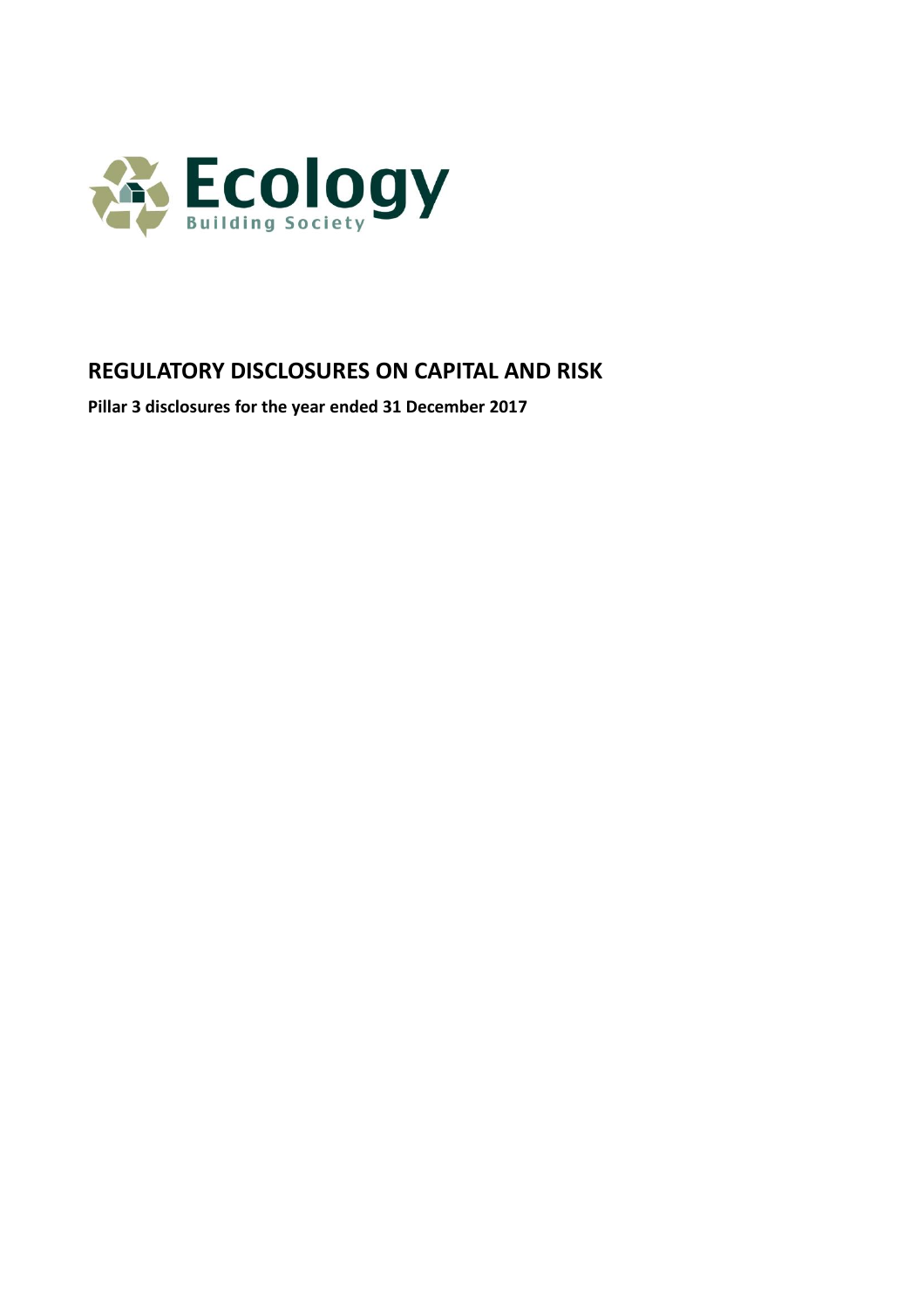# **Contents**

| 1. |       |  |
|----|-------|--|
|    | 1.1   |  |
|    | 1.2   |  |
|    | 1.3   |  |
| 2. |       |  |
|    | 2.1   |  |
|    | 2.1.1 |  |
|    | 2.2   |  |
|    | 2.3   |  |
|    | 2.4   |  |
|    | 2.5   |  |
|    | 2.6   |  |
|    | 2.7   |  |
|    | 2.8   |  |
|    | 2.9   |  |
|    | 2.10  |  |
|    | 2.11  |  |
| 3. |       |  |
|    | 3.1   |  |
|    | 3.2   |  |
|    | 3.2.1 |  |
|    | 3.2.2 |  |
| 4. |       |  |
| 5. |       |  |
| 6. |       |  |
| 7. |       |  |
|    | 7.1   |  |
| 8. |       |  |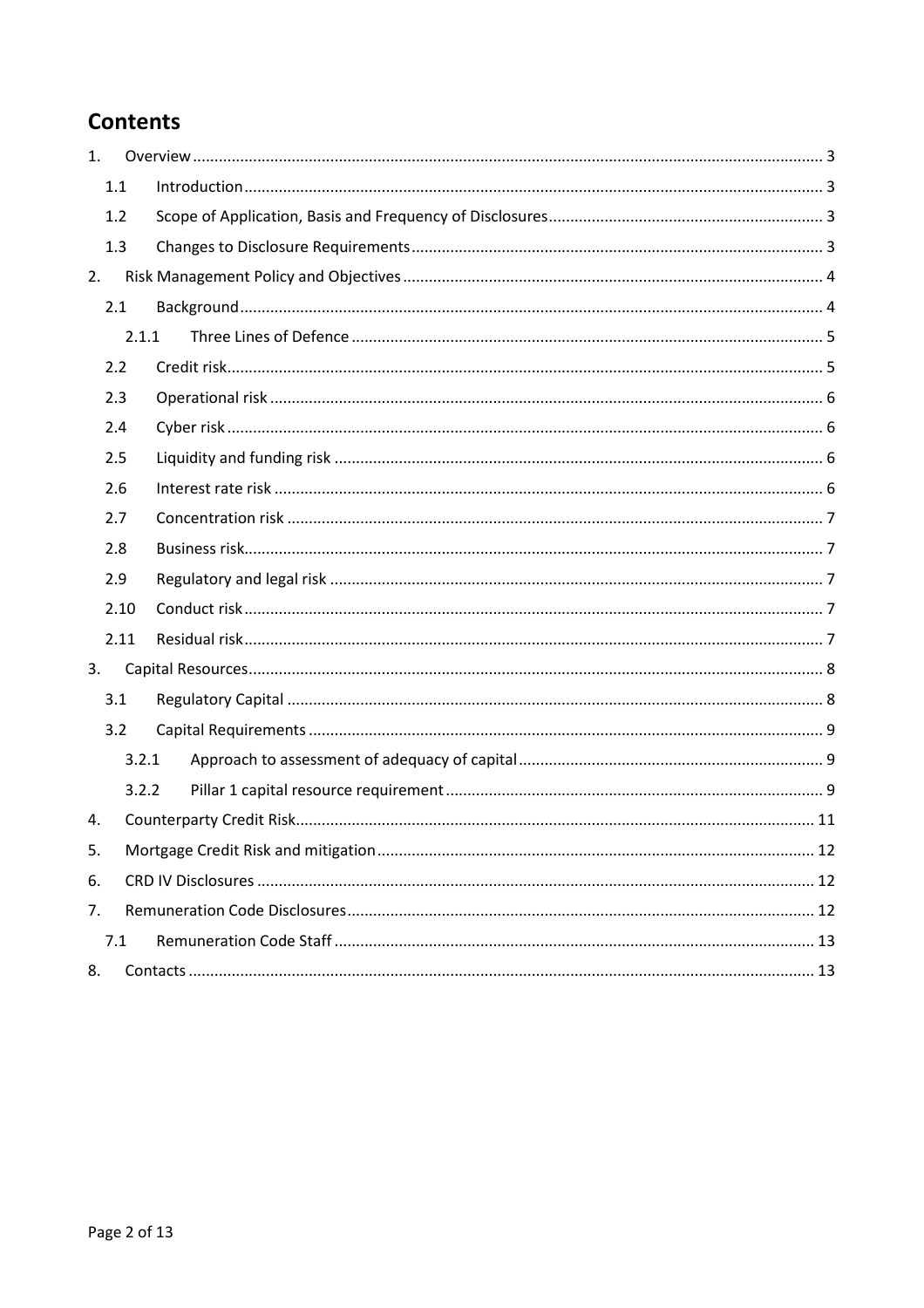## 1. **Overview**

### 1.1 Introduction

The regulatory framework under which the Society operates is the European Union Capital Requirements Directive (CRD) and the Capital Requirements Regulation (CRR), which came into force on 1 January 2014. The CRD and CRR, commonly known as CRD IV, provide for consistent capital adequacy standards for banks and building societies and an associated supervisory framework across the European Union and are enforced in the UK by the Prudential Regulation Authority (PRA). The legislation sets out the rules that determine the amount of capital each institution must hold in order to provide security for members and depositors which consists of three main elements referred to as "Pillars":

- Pillar 1: sets out the minimum capital requirements, using a risk based capital calculation focusing mainly on credit and operational risk. The Ecology uses the standardised approach to calculate Credit Risk which is expressed as 8% of the risk weighted exposure amounts for each applicable exposure class. Capital required to cover operational risk is assessed under the Basic Indicator Approach and calculated by reference to the net income of the Society averaged over the previous 3 years
- Pillar 2a: is an internal assessment by management and the Board of additional capital resources required to cover the specific risks faced by the Society that are not covered by the minimum regulatory capital resource requirement set out under Pillar 1. This review is documented as the Society's Internal Capital Adequacy Assessment Process (ICAAP) and is then subject to the PRA's Supervisory Review and Evaluation Process (SREP).
- Pillar 2b: is made up of a PRA buffer, Capital Conservation Buffer and Countercyclical Buffer, which are maintained to ensure the Society should meet all its capital adequacy requirements even in periods of economic stress. The Countercyclical Buffer in place in the United Kingdom at 31 December was set at 0%
- Pillar 3 requires disclosure of the key information on the Society's own funds, risk exposures and risk management processes and is satisfied by the publication of this document and the information provided here is in accordance with the rules and guidance contained in CRD IV. The document is also required to provide details concerning the remuneration of certain staff who have been assessed as being subject to the requirements of the Remuneration Code

### 1.2 Scope of Application, Basis and Frequency of Disclosures

This document sets out the Pillar 3 Disclosures of the Ecology Building Society.

This disclosure document applies only to the Ecology Building Society (FRN 162090). All figures <del>quoted</del> within this disclosure have been drawn from the Society's Annual Report and Accounts as at 31 December 2017, unless otherwise stated. Disclosures are issued on an annual basis, unless more frequent disclosure is deemed to be merited by the Board, and published in conjunction with the Annual Report and Accounts.

The disclosures made reflect Board Policy on disclosure in relation to consideration of materiality, proprietary and confidentiality.

These disclosures have been reviewed by the Society's Board and are published on the Society Website [\(www.ecology.co.uk\)](http://www.ecology.co.uk/). These disclosures are not subject to external audit and do not constitute a financial statement and are intended to provide background information on capital requirements and in that context, the Society's approach to risk management.

#### 1.3 Changes to Disclosure Requirements

The Society continues to develop its disclosures to ensure that they are as clear and informative as possible. The disclosures required under CRD IV are included within this document or in the annual report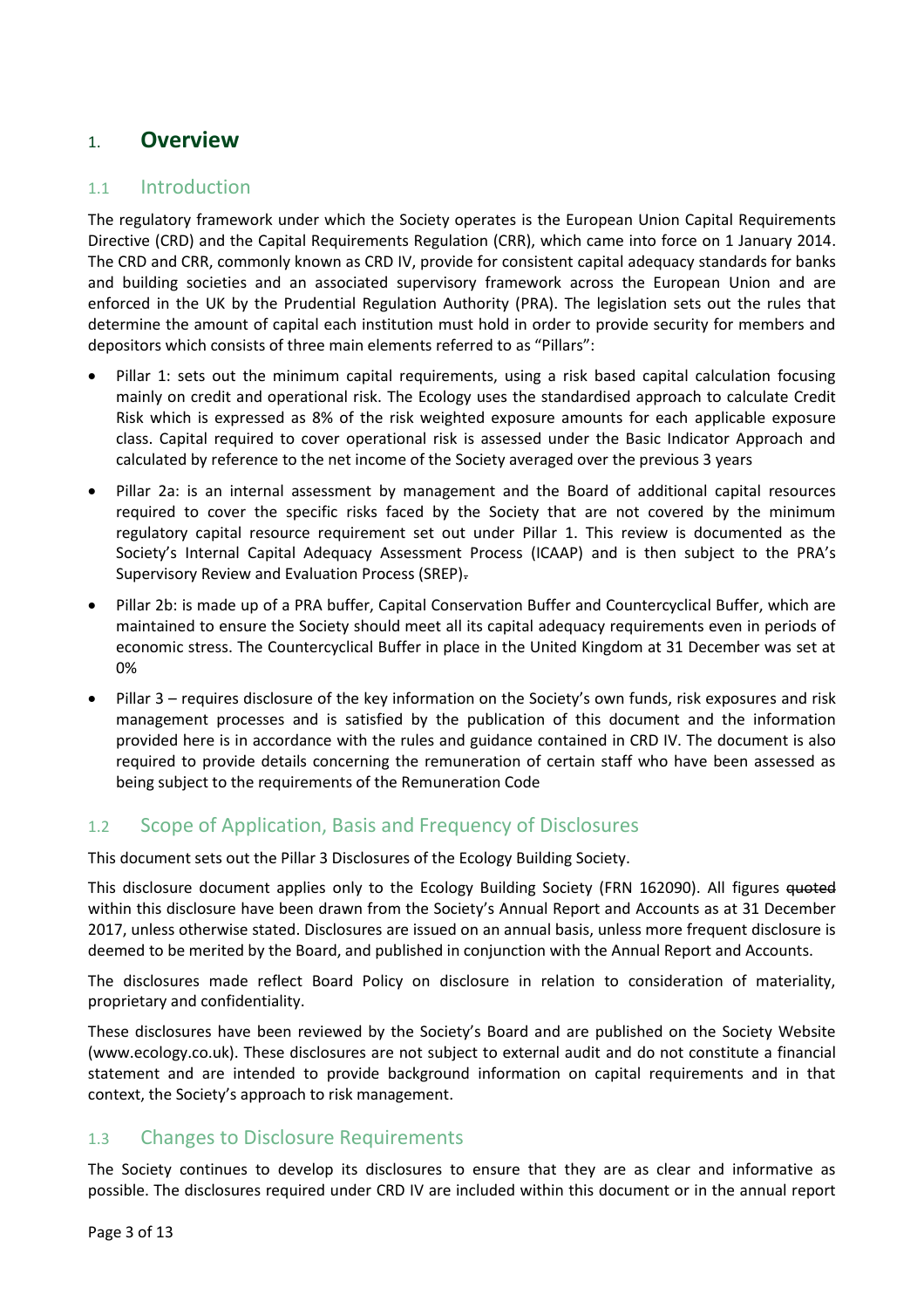and accounts as appropriate. Terms relating to subordinated liabilities are published on the Society's website,

# 2. **Risk Management Policy and Objectives**

### 2.1 Background

The Board of Directors has overall responsibility for the Society's internal control system and for reporting its effectiveness to the members in the annual financial statements. The Board is also responsible for approving the Statement of Risk Appetite which is detailed in the Society's Risk Management Framework document. The document is reviewed annually by the Risk, Audit, Compliance and Ethics Committee (RACE) and is subject to Board approval.

The Board is responsible for ensuring the Society maintains adequate financial resources, both in terms of capital and liquidity, through review and approval of both the Society's Internal Capital Adequacy Assessment Process (ICAAP) and Individual Liquidity Assessment Process (ILAAP).

The Board has ultimate responsibility for developing an appropriate risk and control framework, but has delegated powers to the Risk, Audit, Compliance and Ethics Committee (RACE) to advise the Board on the current risk exposures and future risks strategy.

The Chief Risk Officer (CRO) oversees the management and development of a comprehensive process for assessing, identifying, monitoring and reducing pertinent business risks that could interfere with the Society's objectives and goals. The CRO reports to RACE. On behalf of the Board, RACE considers and approves the Society's risk management framework, its risk appetite and its risk management policies for all risk categories. RACE also monitors key risk management information, adherence to the Society's ethical standards and reviews the Society's overall capital adequacy. The Chair of RACE reports at least quarterly to the Board on the Committee's deliberations.

The Board's Assets and Liabilities Committee (ALCO), comprising both Non-Executive and Executive Directors, is responsible for monitoring risks on both sides of the balance sheet. Specifically ALCO is responsible for reviewing the Financial Risks Policy. It monitors and controls structural risks in the balance sheet, including liquidity, treasury, and funding levels and also recommends policy development. It monitors implementation of Policy to ensure that the Board's defined risks are adhered to. The diagram below shows the flow of risk management from operational through to the Board:

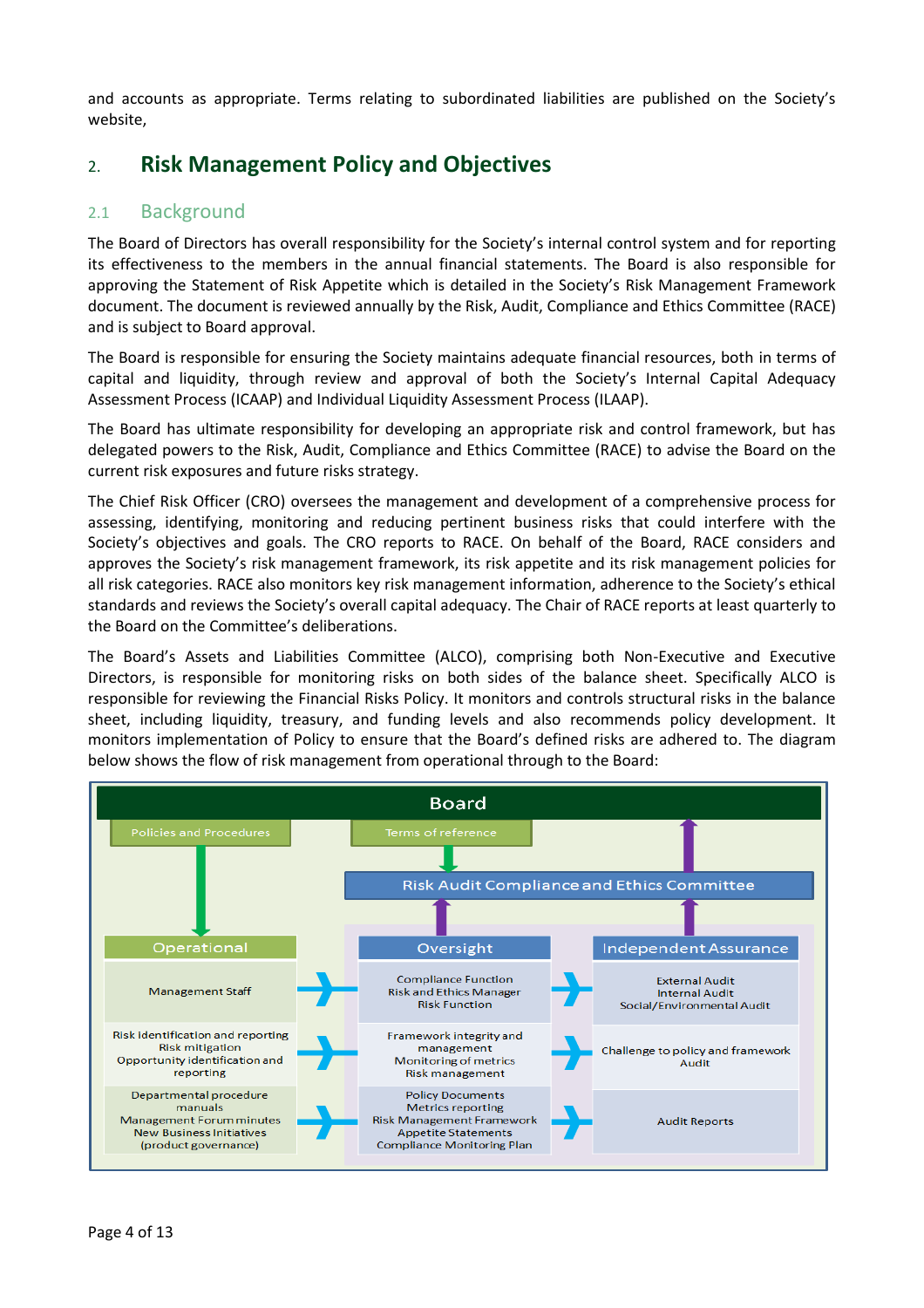#### 2.1.1 Three Lines of Defence

Whilst the Board of Directors is ultimately accountable for the risk management framework, all staff within the Society have responsibility for risk management.

The Board operates a three line of defence model as outlined below:

#### **First Line of Defence**

As the first line of defence the management team own and manage risks. This includes ensuring that the Society complies with policies, risk appetite and limits, stress testing, self-assessment and development of the risk register. The management team is responsible for identifying, assessing, controlling and mitigating risks by implementing corrective actions to address process and control deficiencies.

#### **Second Line of Defence**

The Society's Risk and Compliance functions comprise the second line of defence, developing the risk framework and undertaking risk monitoring, challenge and oversight, ensuring reporting is completed to the relevant Committee.

#### **Third Line of Defence**

Internal Audit (outsourced to Deloitte LLP) act as the third line of defence providing an independent challenge to the overall management of the risk framework. Providing assurance to both the Risk, Audit, Compliance and Ethics Committee and Board on the adequacy of both the first and second line of defence, Internal Audit ensures that risks are appropriately managed in accordance with policy and limits stated within the Board's stated risk appetite. Adherence to regulatory requirements is also assured through the monitoring of actions taken to resolve any risk control weaknesses or failings in the Society's strategy, operations and performance.

Through its normal business operations the Society is exposed to a number of risks, the most significant of which are credit, liquidity and funding, concentration, interest rate, conduct, regulatory, cyber, legal and residual risk. The Society has a formal structure for managing these risks including established risk limits, reporting lines, mandates and other control procedures.

#### 2.2 Credit risk

Credit risk is the most significant risk facing the Society. Credit risk is the risk of loss arising from a customer or counterparty failing to meet their financial obligations to the Society as and when they fall due. The Board sets the risk appetite for both lending (residential, commercial and Fixed Asset Investments) and treasury activities.

The lending policy of the Society is reviewed by the Board and sets out policy limits and underwriting procedures. The Society first of all determines if the borrowing request meets the Society's environmental lending criteria. Where these are met, for ordinary residential lending, the loan is assessed against the following: affordability, residency, residential history, credit history, employment history, nature of income and loan to value. In addition, confirmation of borrower identity and an assessment of the value of any security are undertaken prior to granting the loan. When considering applications, the primary focus is placed on the willingness and ability to repay.

The maximum mortgage loan available to individuals is based on the lower of the current value or purchase price of the property. No lending is undertaken based solely upon security provided by the value of the underlying assets and all mortgages are secured by way of a first legal charge against the property.

For commercial loans, third-party guarantees, supporting collateral and security, robust legal documentation, and financial covenants are also taken into account.

The Society has a small portfolio of Fixed Asset Investments that enable it to invest directly in renewable energy and to support other co-operative ventures. All such investment activity requires approval by the Board.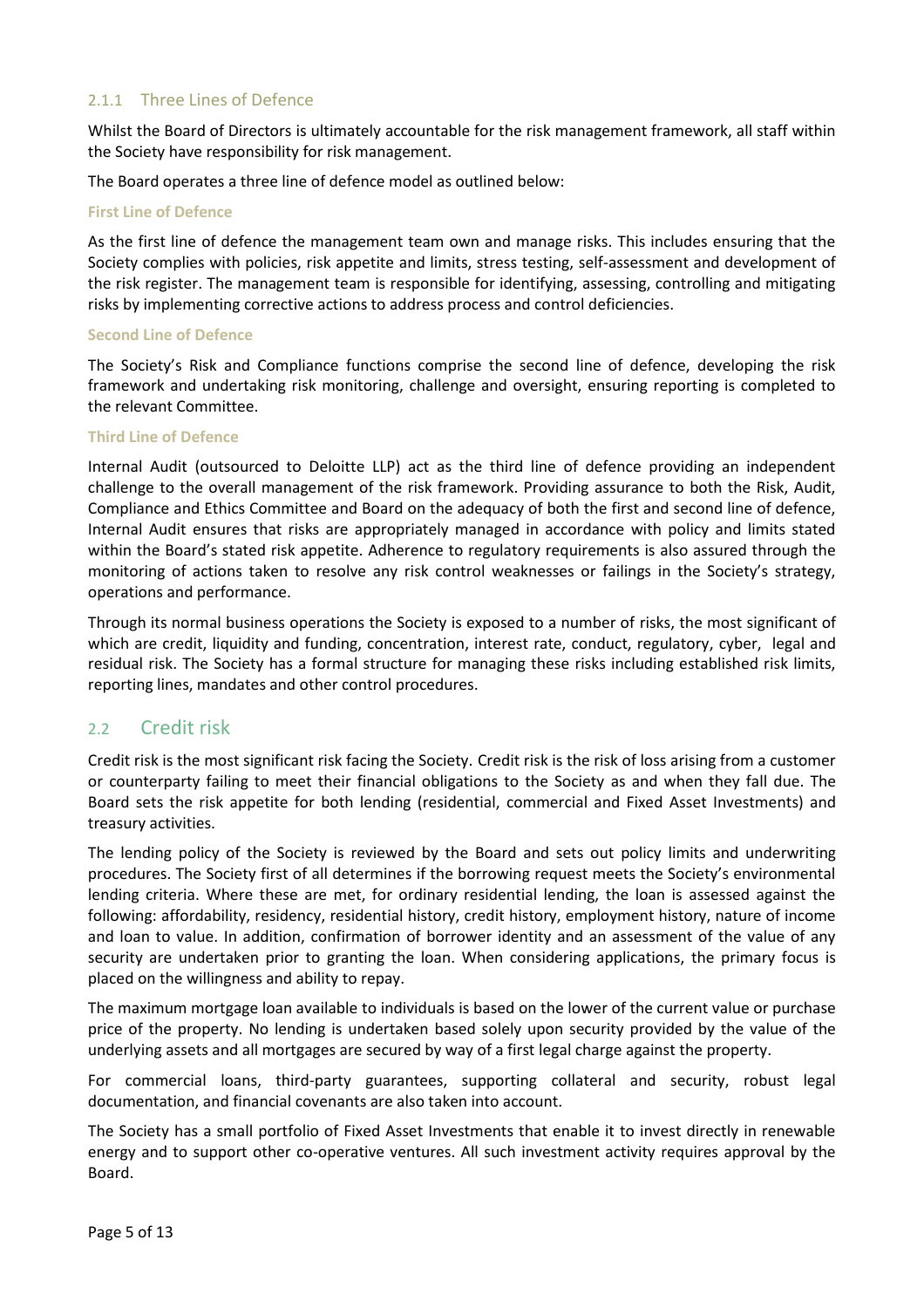The portfolio includes individual Social Investments of up to £500,000 with an original maximum maturity of five years. This type of investment typically features either a Government Guarantee or a Tax Credit.

In addition the portfolio also includes renewable energy investments in the form of debentures featuring wind, solar, geothermal, tidal and biomass technologies. These are tradeable on a secondary market operated by Abundance Investment Ltd.

Counterparty and country limits for treasury activity are set out in the Financial Risks Policy which is reviewed by the Board. The Society first of all seeks to identify potential counterparties with the most defensible records on a range of ethical criteria. This element itself is a strong indicator of counterparty quality and is reviewed at least annually, via internal analysis. Note is taken of external credit ratings as produced by Fitch IBCA and Moody's, which provide triggers for disengagement.

#### 2.3 Operational risk

Operational risk is the risk of a loss arising from failed or inadequate internal processes or systems, human error or other external factors.

The Society does not engage in any complex forms of funding or use off-balance sheet instruments and the Board is therefore content that no risk to the Society arises from these sources.

The Society manages its operational risks through internal controls, and various risk mitigation techniques, such as insurance and business continuity planning. The Society maintains a register of operational risks faced by the Society which are scored to reveal any potential implications for the level of capital held. The impact of these risks is re-evaluated on at least an annual basis and whenever a loss event occurs.

The Society has adopted the basic indicator approach (BIA) to operational risk which is expressed as a percentage of the average of the latest three years of the sum of net interest income and net non-interest income. There is no intention to move to a more advanced approach in the short to medium term.

#### 2.4 Cyber risk

Cyber risk is a key area of operational risk and focus for the Society and development in this field is ongoing. Controls have been implemented to mitigate cyber related risks and regular internal and external penetration testing is carried out by third parties to identify areas for further improvement.

### 2.5 Liquidity and funding risk

Liquidity risk is the risk that the Society does not have sufficient financial resources available to meet its obligations as they fall due, or that the Society is unable to meet regulatory prudential liquidity ratios. It is Society policy to ensure that sufficient liquid assets are at all times available to meet the Society's obligations, after taking into account withdrawals of customer deposits, draw-down of customer facilities and growth in the balance sheet.

The Society manages liquidity and funding risk through continuous forecasting of cashflow requirements and assessment of its funding risk. The required amount, quality and type of liquid assets required to ensure obligations can be met at all times is maintained in accordance with the Financial Risks Policy.

The Society performs liquidity stress testing based on a range of adverse scenarios, and has a liquidity contingency plan which is maintained in order to ensure that the Society has access to sufficient resources to meet obligations as they fall due if these scenarios occur. Stressed liquidity profiles are reported to every ALCO meeting.

#### 2.6 Interest rate risk

Interest rate risk is the risk that arises from mismatches between the re-pricing dates of the assets and liabilities on the Society's balance sheet. The Society is exposed to interest rate risk through its Treasury deposits and its guaranteed floor rate on savings accounts. However, the Society does not provide fixed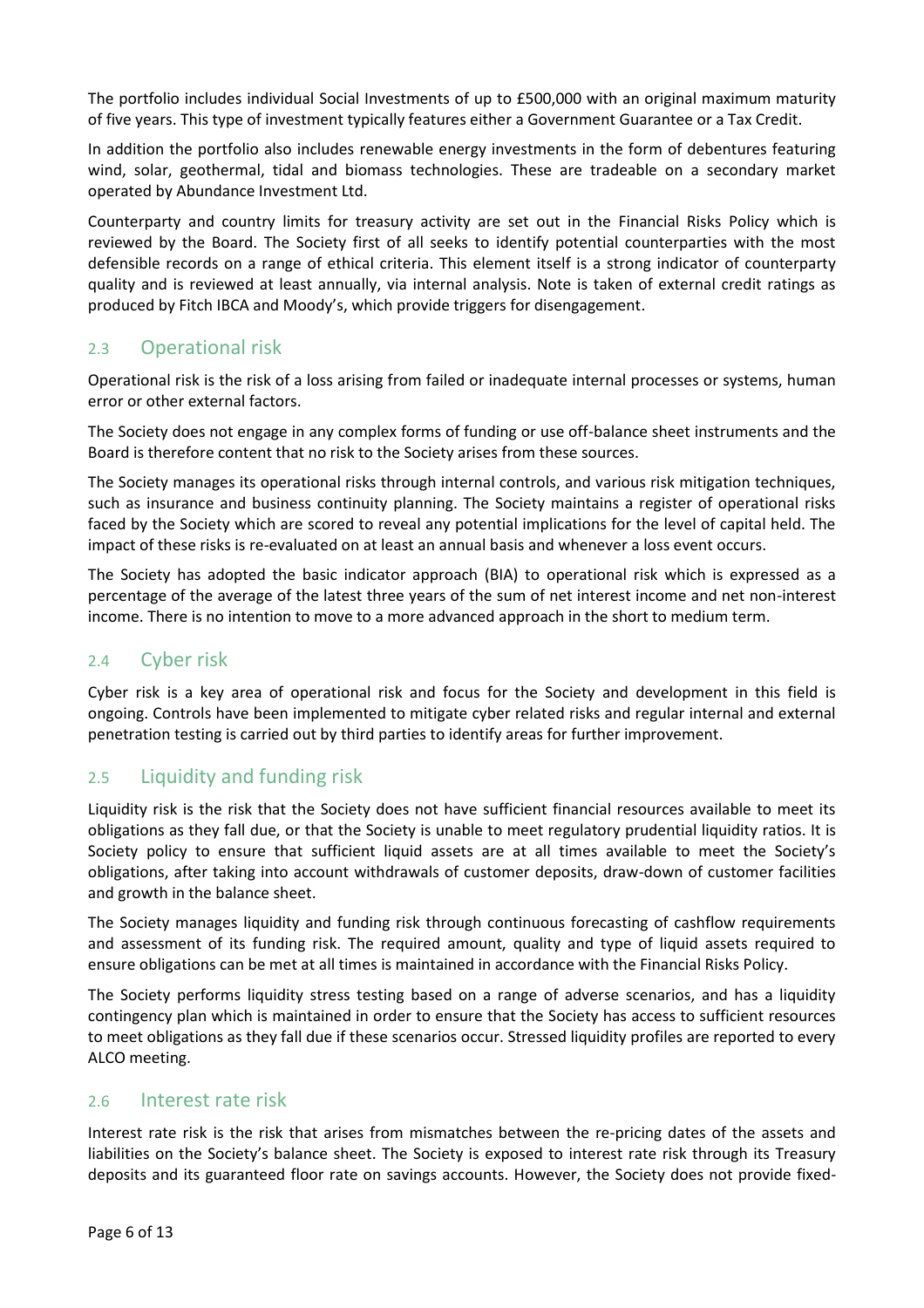rate mortgages or savings products at the present time, so the level of risk is minimal and is tracked through standard gap analysis techniques.

#### 2.7 Concentration risk

Exposure to Concentration Risk is monitored on a daily basis. As a Society that lends on a national basis, including Northern Ireland, the Society is not subject to an undue level of geographic concentration risk.

The activities of the Society are of course highly concentrated in residential lending and funded primarily by retail investments. However, the Society argues firstly that this model has long-term resilience and secondly, the Society's deliberate focus on energy efficiency and environmental impacts of residential property ensures a high level of quality in the lending book and a higher degree of resilience than the mainstream market which will increase as energy prices rise.

The Society's lending model which requires energy efficiency improvements ensures that there is no dependence on either re-mortgage type business or introduced business. Internal limits and the nature of the product range ensure that there is no undue exposure to any property type or class of borrower, including more specialist books such as self-build and buy-to-let.

The Society takes particular note of concentration risk arising from large exposures which are a function of the relatively small size of the Society. This is controlled by close attention to the credit assessment process.

#### 2.8 Business risk

Business risk arises from macroeconomic factors that may impact on the ability of the Society to carry out its business plan. Business Risk is managed through regular review and development of the Corporate Plan, management oversight and an embedded corporate governance process. The Society conducts stress and scenario analysis as part of its corporate planning process to identify potential mitigating actions that can be employed in the event of a downturn.

### 2.9 Regulatory and legal risk

The volumes and complexity of regulatory issues may reduce the Society's capital and ability to compete and grow, or result in fines, public censure or restitution costs because of failure to understand, interpret, implement and comply with EU and UK regulatory requirements. The Society has an internal compliance function to monitor compliance with existing legislation, the implementation of controls and the impact of new requirements. This is overseen by the RACE Committee.

#### 2.10 Conduct risk

Conduct Risk is the risk of the Society's conduct resulting in poor outcomes for consumers, consumers being either members or potential members. The Board fully embraces the Financial Conduct Authority (FCA)'s Principle 6, namely to ensure that the Society pays due regard to the interests of its members and treats them fairly at all times. These principles are firmly embedded within the Society's culture and maintained through staff and Director Induction, training and performance management.

Conduct Risk is monitored by the RACE committee and the Board, as part of the Society's Ethics framework. This framework goes beyond a risk mitigation perspective by also seeking to maximise opportunities to improve outcomes for the Society's full range of stakeholders. The Ethics (Conduct Risk) Policy is reviewed annually. The Ethics Manager reports on conduct to every RACE committee and Board meeting.

#### 2.11 Residual risk

The Society holds capital both to cover events that can be anticipated with a reasonable degree of certainty and to deal with market stresses. In addition, capital is held in excess of the minimum required by the PRA to cover events that are unforeseen.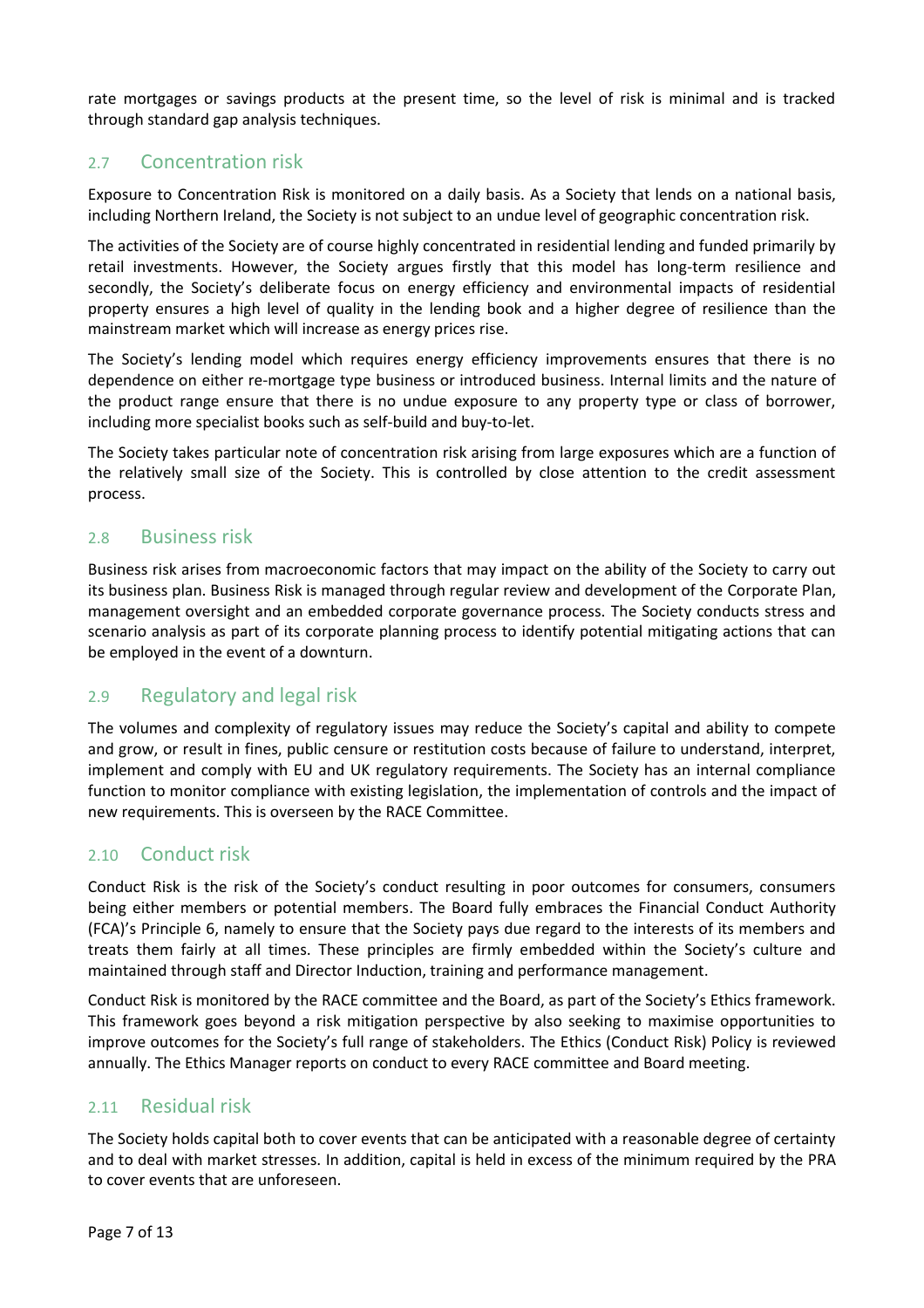## 3. **Capital Resources**

### 3.1 Regulatory Capital

The capital resources of the Society are calculated in accordance with the CRR. The assets of the Society, as shown in the Balance Sheet, were £178,662m at 31 December 2017. This figure is net of collective and individual provisions.

The table below summarises the composition of the Society's regulatory capital for the Society as at 31 December 2017, together with prior year comparatives.

| <b>Capital resources</b>                    | As at 31/12/2017<br>£000 | As at 31/12/2016<br>£000 |
|---------------------------------------------|--------------------------|--------------------------|
| <b>Tier 1 Capital</b>                       |                          |                          |
| General reserves                            | 9,595                    | 8,680                    |
| Deduction (Intangible assets - IT software) | (56)                     | (86)                     |
| <b>Total Tier 1 Capital</b>                 | 9,539                    | 8,594                    |
| <b>Tier 2 Capital</b>                       |                          |                          |
| Sub-ordinated liabilities                   | 224                      | 374                      |
| Collective impairment allowance             | 128                      | 148                      |
| <b>Total Tier 2 Capital</b>                 | 352                      | 522                      |
| Total capital resources                     | 9,891                    | 9,116                    |

#### **Common Equity Tier 1 capital**

These are the general reserves of the Society and represent the accumulated after tax profits of the Society less intangible assets.

#### **Tier 2 capital**

The Society holds an issue of subordinated debt which qualifies as Tier 2 capital. The debt is unsecured and ranks behind the claims of the Society's depositors, creditors and investing members. Under the transitional arrangements in Basel III all debt held by the Society is to be amortized on a daily basis at an annual rate of between 10 and 20% dependent on the maturity date of the debt.

General provisions of the Society represent part of the Society's free capital and are therefore included as Tier 2 capital.

#### **Profit and Capital**

Current profit levels are sufficient to underpin the Society's growth based on existing capital requirements. Because of the strong potential to grow further the Society's intention to take on supplementary capital in the future remains.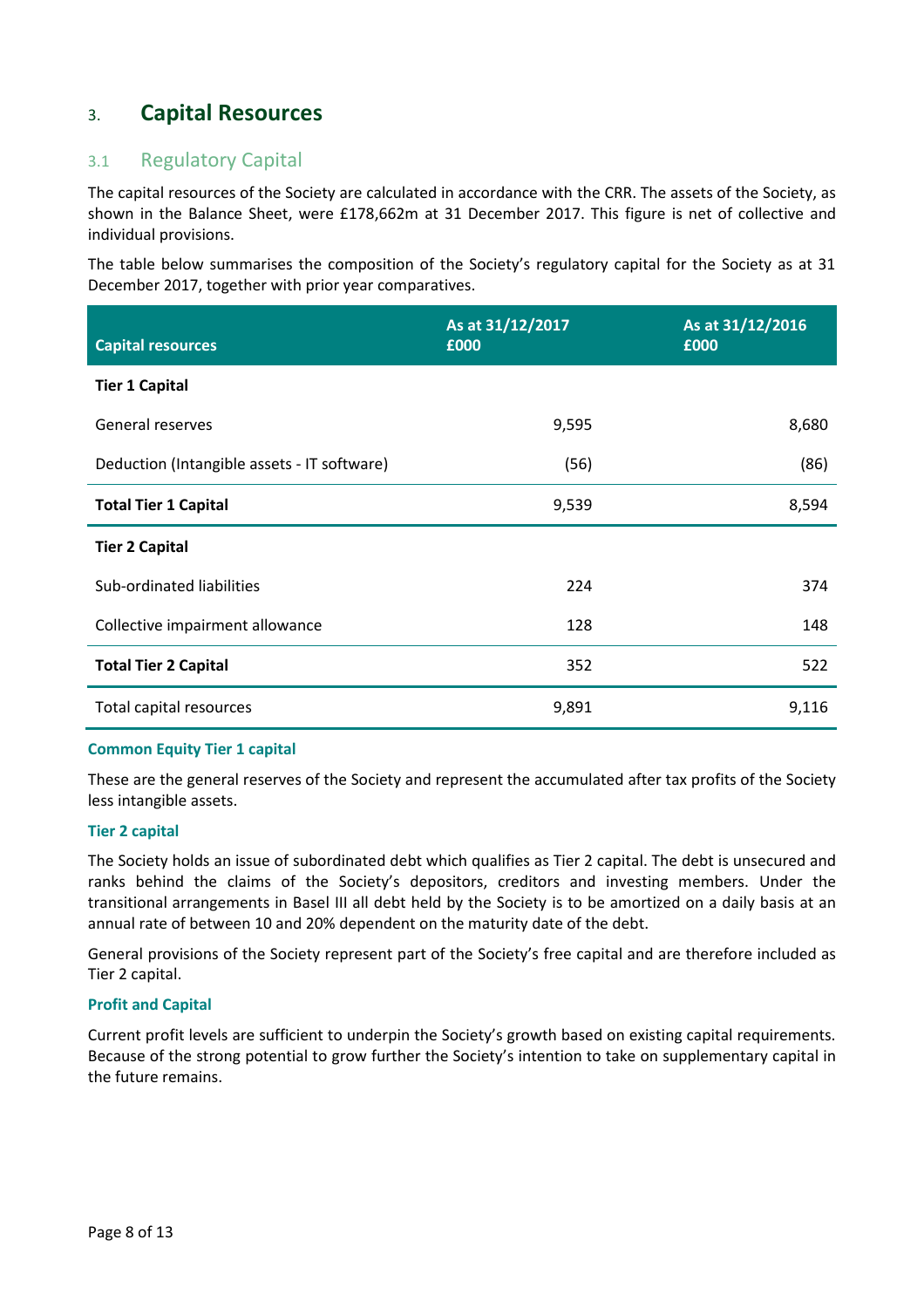### 3.2 Capital Requirements

#### 3.2.1 Approach to assessment of adequacy of capital

The Society's planning process seeks to ensure that the Society will have enough capital to meet the base regulatory requirements under the CRR, to support the business's expected growth potential, concomitant with its risk appetite and its assessments of current and future material risks. The Society utilises a three year Corporate Plan, the content of which is reviewed at least annually by the Board, taking account of changes in the business and economic environment. The Plan establishes strategic and business objectives and assesses future financial and non-financial resources required to meet these objectives.

The Society's Internal Capital Adequacy Assessment (ICAAP) ensures that the capital resources of the Society are sufficient to support its Corporate Plan in both normal and stressed conditions. This ensures that the Society has sufficient capital to meet potential risk and the associated capital required. The ICAAP is submitted to the Board for approval with the necessary supporting stress testing. The Society's Board approves the ICAAP annually, using the level of individual capital guidance (ICG) and capital planning buffer advised by the PRA. Having regard to the regulatory capital required and the Individual Capital Guidance provided by the Prudential Regulation Authority (PRA) the Board sets an amount above this requirement that it will maintain.

The Society was subject to a formal SREP by the PRA in May 2017. The PRA issued Individual Guidance (ICG) confirming the percentage of the Pillar 1 capital to be held as 10.03%.

#### 3.2.2 Pillar 1 capital resource requirement

The Society allocates capital as set out in the table below to the assets of the Society on a risk weighted basis in line with the 'Standardised Approach' to Credit Risk as specified by the CRR. Additionally, the Society uses the 'Basic Indicator Approach' to evaluate the additional capital required to cover the Operational Risk associated with the Society's activities. The table below details the Society's Pillar 1 capital requirement as at 31 December 2017.

|                                              |             | <b>Risk Weighted</b><br>Exposure £000 | Pillar 1 capital |
|----------------------------------------------|-------------|---------------------------------------|------------------|
|                                              | Assets £000 |                                       | £000             |
| <b>Treasury</b>                              |             |                                       |                  |
| <b>Central Government</b>                    | 48,629      | 0                                     | 0                |
| <b>Credit Institutions</b>                   | 11,997      | 3,402                                 | 272              |
| <b>Total Liquidity</b>                       | 60,626      | 3,402                                 | 272              |
| Loans and advances to customers*             |             |                                       |                  |
| Residential performing loans                 | 124,529     | 40,439                                | 3,235            |
| Non-residential performing loans             | 9,395       | 5,858                                 | 469              |
| Past due items**                             | 105         | 105                                   | 8                |
| <b>Total Loans and advances to customers</b> | 134,029     | 46,402                                | 3,712            |
| <b>Other Assets</b>                          |             |                                       |                  |
| Fixed and other assets                       | 3,426       | 3,040                                 | 243              |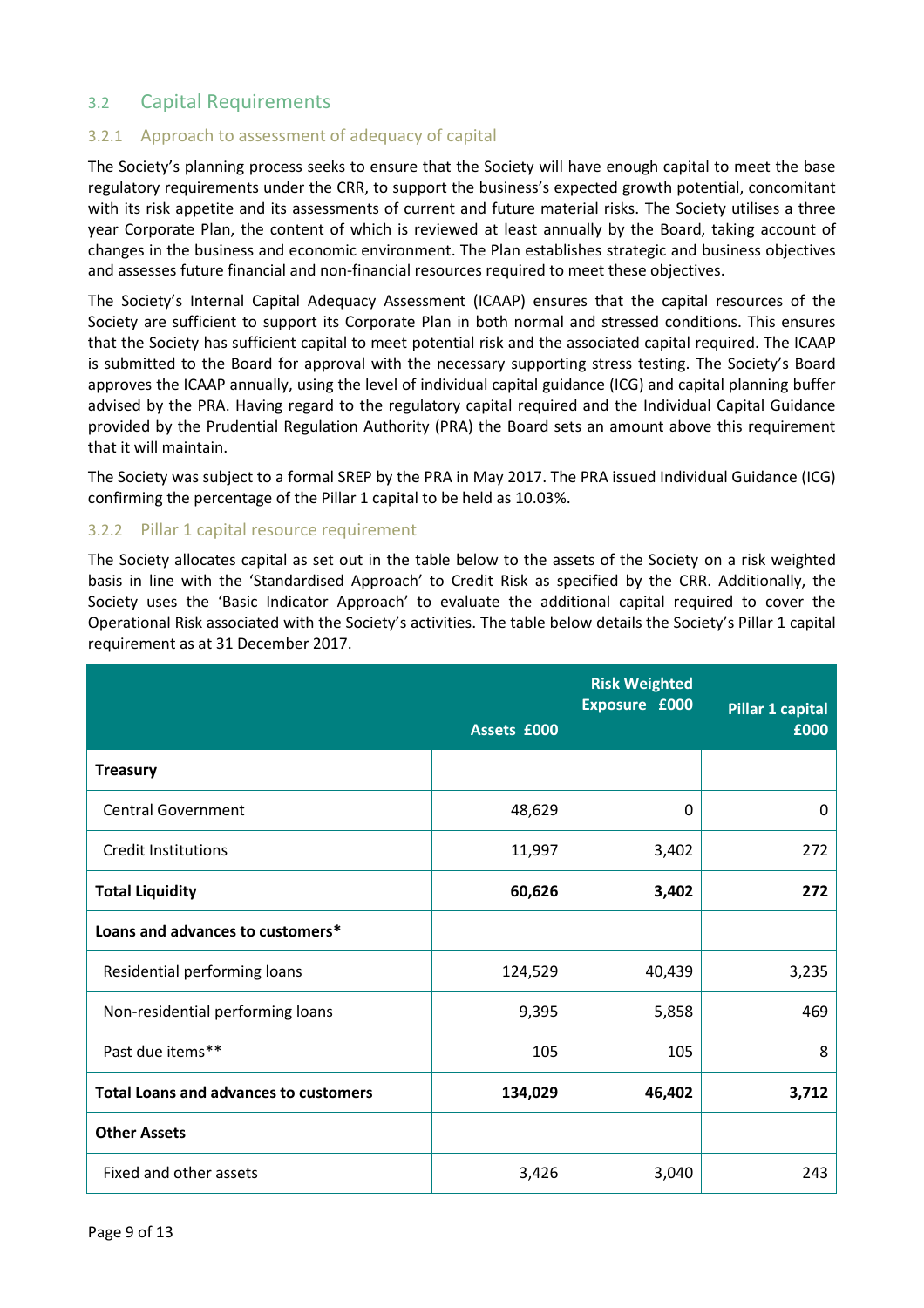| <b>Total Other Assets</b>                   | 3,426   | 3,040  | 243   |
|---------------------------------------------|---------|--------|-------|
| <b>Total Credit Risk Exposures</b>          | 198,081 | 52,844 | 4,227 |
| <b>Operational Risk Capital Requirement</b> |         |        | 483   |
| <b>Total Pillar 1 Capital Requirement</b>   |         |        | 4,710 |
| <b>Tier 1 Capital</b>                       |         |        | 9,539 |
| Excess over Pillar 1 minimum                |         |        | 4,829 |

\*Includes commitments \*\* Loans that are three months or more in arrears

| <b>Reconciliation of Society Loans and Advances to Customers</b>                | <b>Total</b><br>£'000 |
|---------------------------------------------------------------------------------|-----------------------|
| Society Loans and advances to customers per note 11, Annual Report and Accounts | 114,412               |
| Add back: Collective and Specific impairment provisions                         | 624                   |
| Society accounting value of loans and advances to customers                     | 115,036               |
| Add: total commitments for residential and non-residential mortgages            | 18,993                |
| Society capital adequacy value of loans and advances to customers               | 134,029               |

### The table below provides a geographical analysis of loan and advance exposures

|                          | <b>Residential</b>           |                            | <b>Non-Residential</b>       |                            |              |
|--------------------------|------------------------------|----------------------------|------------------------------|----------------------------|--------------|
| <b>Geographical Area</b> | <b>Performing</b><br>(E'000) | <b>Past Due</b><br>(E'000) | <b>Performing</b><br>(E'000) | <b>Past Due</b><br>(E'000) | <b>Total</b> |
| East Anglia              | 4,517                        |                            | 233                          | 9                          | 4,759        |
| <b>East Midlands</b>     | 7,115                        |                            | 290                          |                            | 7,405        |
| Greater London           | 5,698                        |                            | 778                          |                            | 6,476        |
| North                    | 3,265                        | 96                         | 1,397                        |                            | 4,758        |
| Northern Ireland         | 1,709                        |                            | 54                           |                            | 1,763        |
| North West               | 5,540                        |                            | 246                          |                            | 5,786        |
| Outer Metropolitan Area  | 6,510                        |                            | 268                          |                            | 6,778        |
| <b>Outer South East</b>  | 11,899                       |                            | 487                          |                            | 12,386       |
| Scotland                 | 24,697                       |                            | 494                          |                            | 25,191       |
| South West               | 11,889                       |                            | 1,812                        |                            | 13,701       |
| Wales                    | 4,773                        |                            | 2,464                        |                            | 7,237        |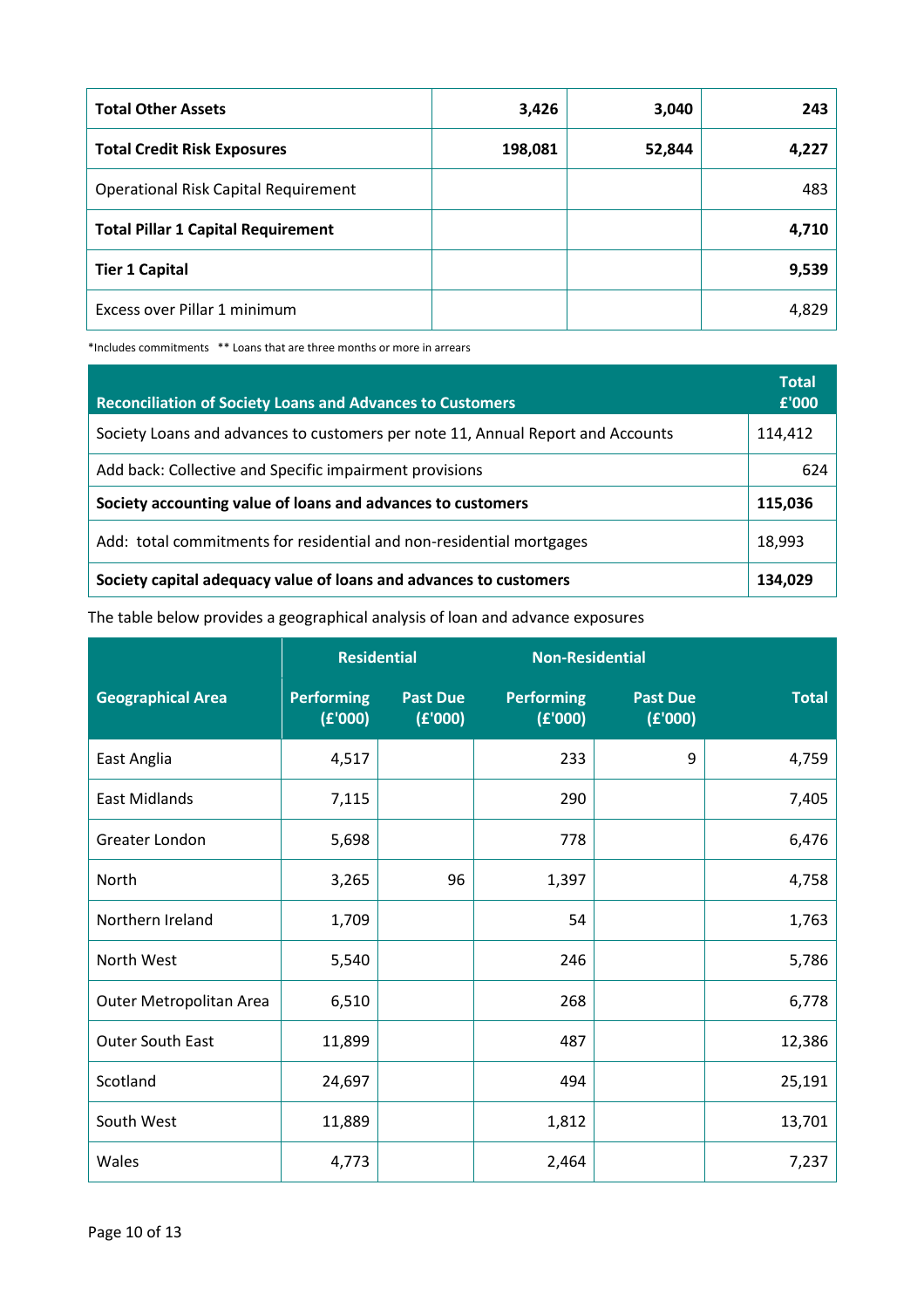| <b>West Midlands</b>        | 10,000  |    | 181   |   | 10,181  |
|-----------------------------|---------|----|-------|---|---------|
| Yorkshire and<br>Humberside | 8,245   |    | 370   |   | 8,615   |
| UK                          | 105,857 | 96 | 9,074 | 9 | 115,036 |

## 4. **Counterparty Credit Risk**

The Society's counterparty treasury credit risk management policy is designed to ensure that the Society can obtain the best possible return whilst operating within prudent limits in respect of counterparties.

In selecting counterparties and the limits to be applied to them, the Society makes reference to Credit Ratings supplied by ECAIs, balance sheet data, and a general assessment of the counterparty in terms of background information which includes an overall ethical assessment which is updated annually or more frequently as required. This assessment includes among other matters:

- examination of the counterparties' environmental, sustainable development, biodiversity and waste management policies
- consideration of the degree of reporting on climate change
- compliance with the health and safety, environmental and labour legislation of the jurisdictions the counterparty is active in
- significant sectoral and regional exposures.

Policy Limits and counterparties are reviewed by ALCO and are subject to formal approval by the Board. The Society receives counterparty grading updates from its treasury advisors and limits may be suspended following adverse downgrades.

The table below shows the breakdown of liquid assets by maturity and rating as at 31 December 2017 under the standardised approach.

| <b>Credit Ratings</b> | <3 months<br>£000 | 3 months to 1<br>year<br>£000 | >1 year<br>£000 | <b>Total</b><br>£000 |
|-----------------------|-------------------|-------------------------------|-----------------|----------------------|
| AAA to AA-            | 4,001             |                               |                 | 4,001                |
| A+ to A-              | 1,509             | 1,503                         |                 | 3,012                |
| BBB+ to BBB-          | 974               | 501                           |                 | 1,475                |
| BB+ to BB-            |                   |                               |                 |                      |
| $B+$ and below        | 1,002             | 501                           |                 | 1,503                |
| Unrated               |                   | 2,005                         |                 | 2,005                |
| Central Government    | 45,625            | 3,005                         |                 | 48,630               |
| <b>Total</b>          | 53,111            | 7,515                         |                 | 60,626               |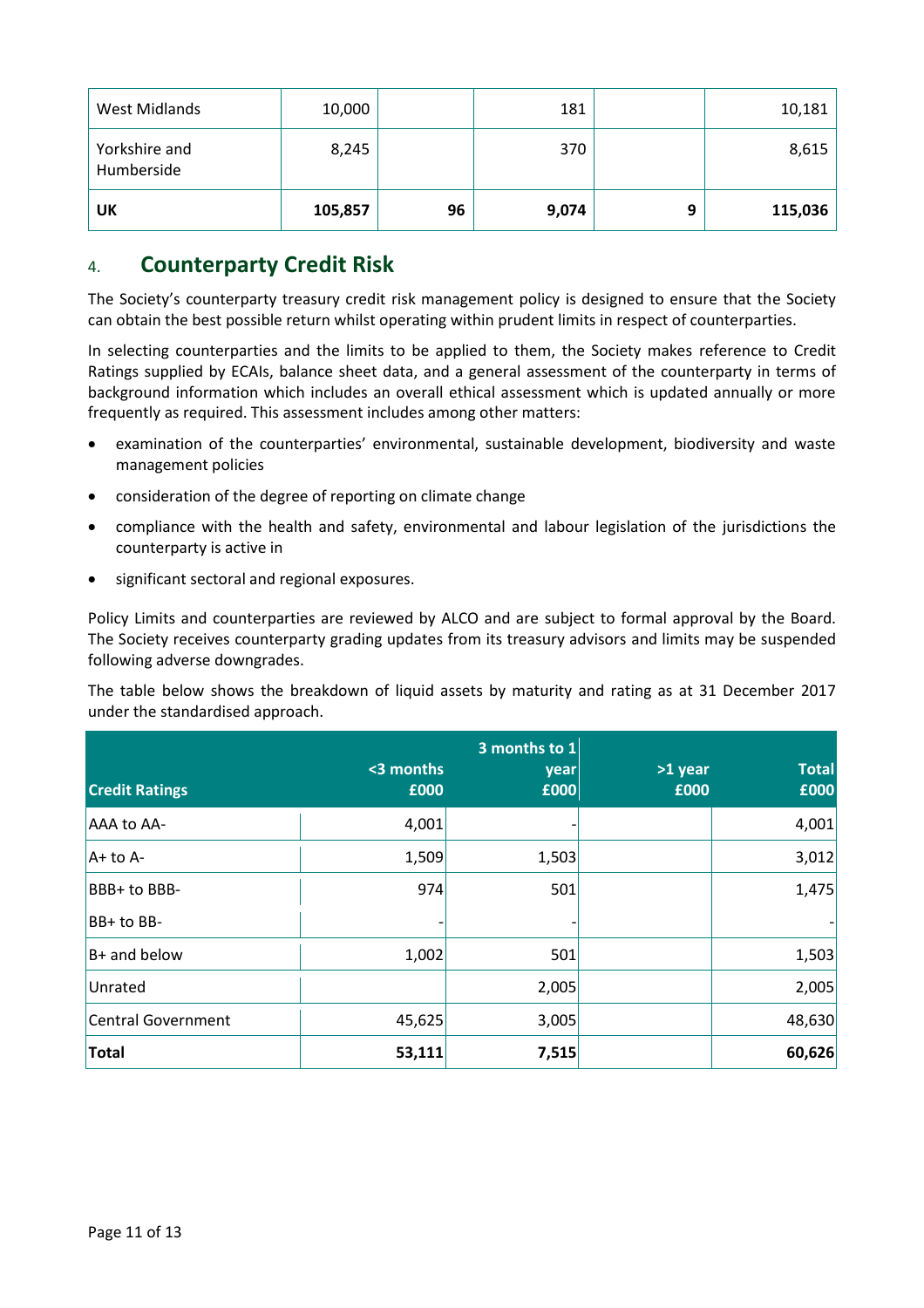# 5. **Mortgage Credit Risk and mitigation**

Mortgages are the Society's principle asset class. Throughout the year and at each year end, assessment is made of all advances where the account is in arrears. Where expected future cash flows from borrowers are lower than the current balance outstanding the account is considered impaired.

Allowance for impairment is reviewed annually, or when there is a material change in circumstances that could lead to increased losses in the mortgage book, such as a change in national or local economic conditions, deterioration in house prices or the trend in arrears.

In determining provisioning requirements, individual assessments are made of all advances and loans on properties that are in arrears, in possession, in forbearance and where the balance is in excess of 5% capital. An individual provision is made against those advances and loans that are considered to be impaired and a loss is likely to occur should the property be taken into possession, with account taken of any discount which may be needed against the value of the property to agree a sale.

At the end of December 2017 there were no cases that were three months or more in arrears that were considered to be impaired and there were no properties in repossession. At that date there were two accounts that were recorded as being past due (90 days or more in arrears).

In addition a collective provision is made to cover potential losses which might arise due to unknown factors based on general economic conditions and the Society's previous experience of impairment.

Full details on the movements in collective and individual provisions are provided in note 12 in the Annual Report and Accounts 2017. Further detail about the credit quality and the Loan to value of the mortgage book is in Note 24.

A residual maturity analysis of loans and advances to customers is provided in Note 11 of the Annual Report and Accounts, disclosed on the basis that all loans are held for their agreed maturity.

Indexed valuations are applied to the mortgage portfolio on a quarterly basis. At the end of December 2017, the average LTV of the residential mortgage portfolio remains low at 45.02%.

## 6. **CRD IV Disclosures**

CRD IV introduced a leverage ratio which measures the levels of tier 1 capital against both on and off balance sheet exposures. This controls the overall level of growth that the institution can contemplate as a backstop to CRD IV capital ratios based on risk weightings. The leverage ratio does not distinguish between credit quality of loans and acts as a primary constraint to excessive lending in proportion to the capital base. The Basel Committee is using a period to 2017 to test a minimum Tier 1 leverage ratio of 3.00%. At 31 December the Society's Tier 1 Leverage Ratio is 5.14%.

CRD IV also introduced a requirement for country-by-country reporting. The objective of this is to provide increased transparency regarding the source of the financial institution's income and the location of its operations. This information can be found in Note 27 of the Annual Report and Accounts.

## 7. **Remuneration Code Disclosures**

The Remuneration Code as set out in the Regulator's Handbook SYSC19D requires information to be disclosed concerning the Society's remuneration policy and practices for those staff whose professional activities have a material impact on the Society's risk profile.

To minimise this risk the Board ensures that its remuneration policies are in line with its business strategy, risk appetite and long term objectives, and that remuneration is set at a level that retains and attracts staff of the appropriate calibre.

The Remuneration Committee ensures that the Society's Remuneration Policy is consistent with the risk appetite of the Society that it promotes sound and effective risk management and will not encourage any